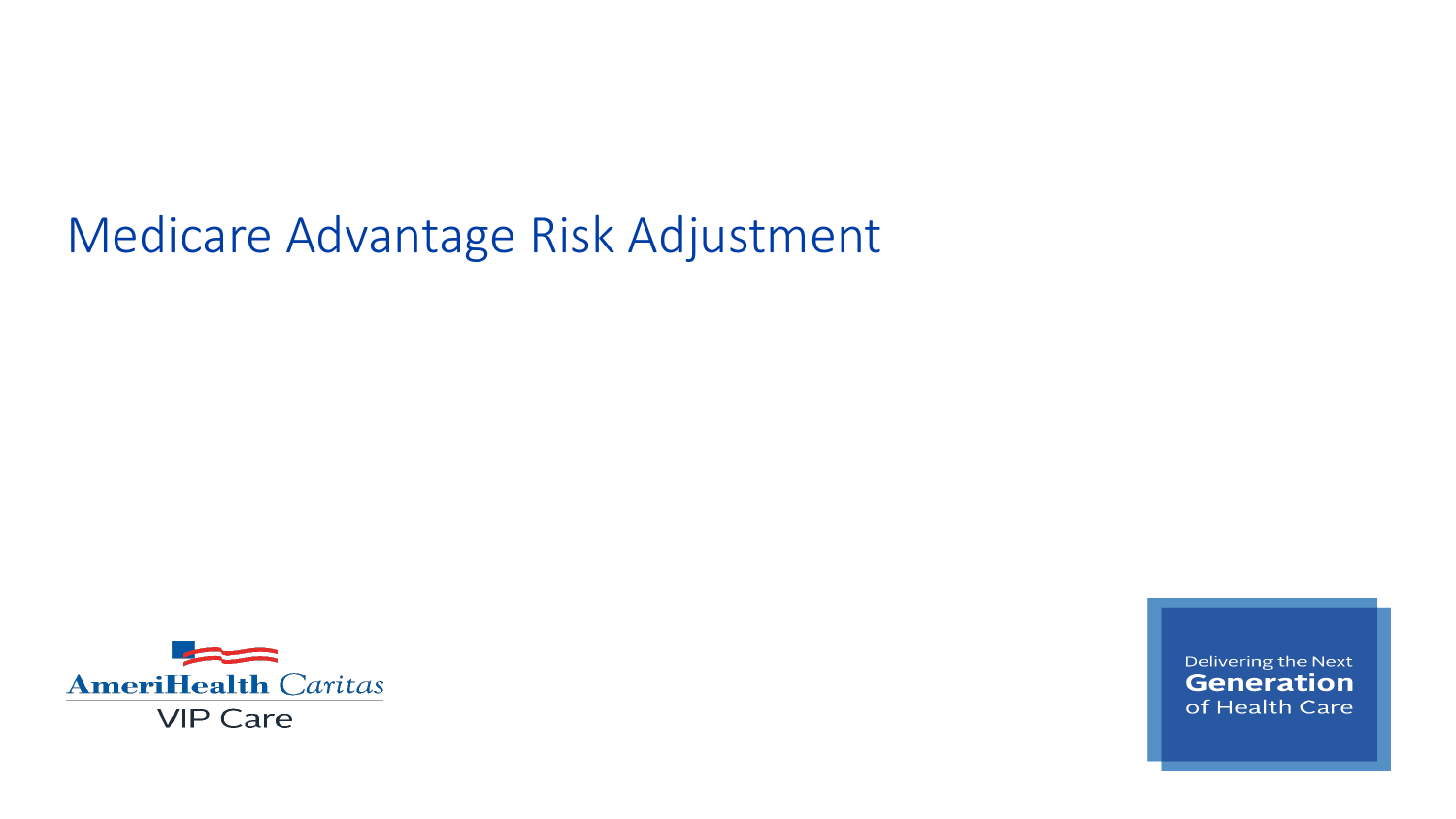

What is risk adjustment?

- Risk adjustment is method used by the Centers for Medicare & Medicaid Services (CMS) to account for the overall health and expected medical costs of each individual enrolled in a Medicare Advantage (MA) plan.
- CMS uses this method to pay MA plans on a capitated basis for medical care and separately for prescription drug benefits per beneficiary.
- Risk adjustment accounts for beneficiary differences by adjusting these capitated payments (*more or less*) to the MA plan. Payments reflect the specific characteristics of each enrolled beneficiary, including demographics, Medicaid eligibility, and health status.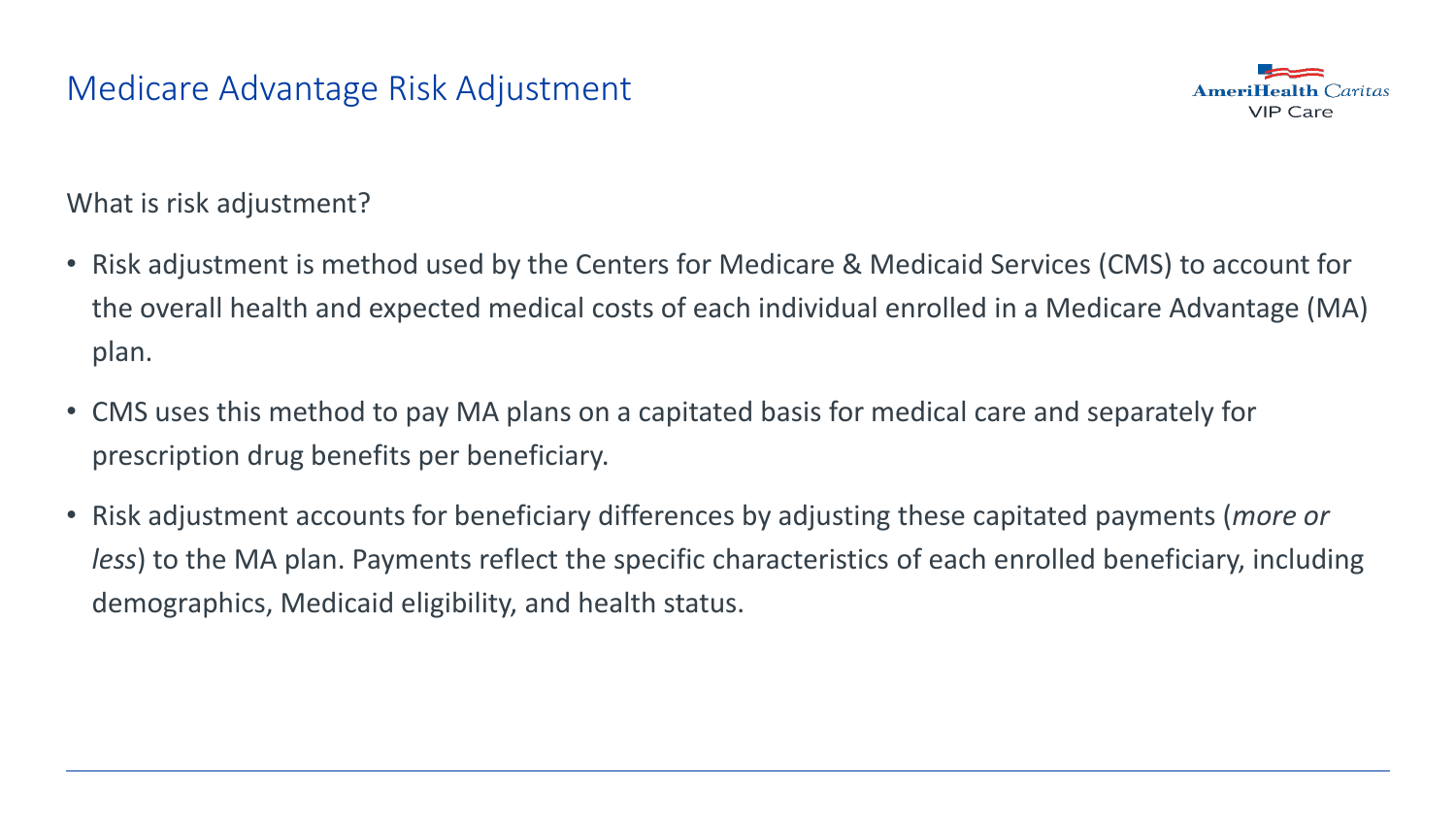# Why is risk adjustment done?



- To accurately reflect the health of each MA plan's membership.
- To ensure MA the plans have adequate resources to reimburse providers treating MA beneficiaries.
- So MA plans can rely on predictable and actuarially sound payments from CMS in order to provide enough resources to treat and manage all beneficiaries.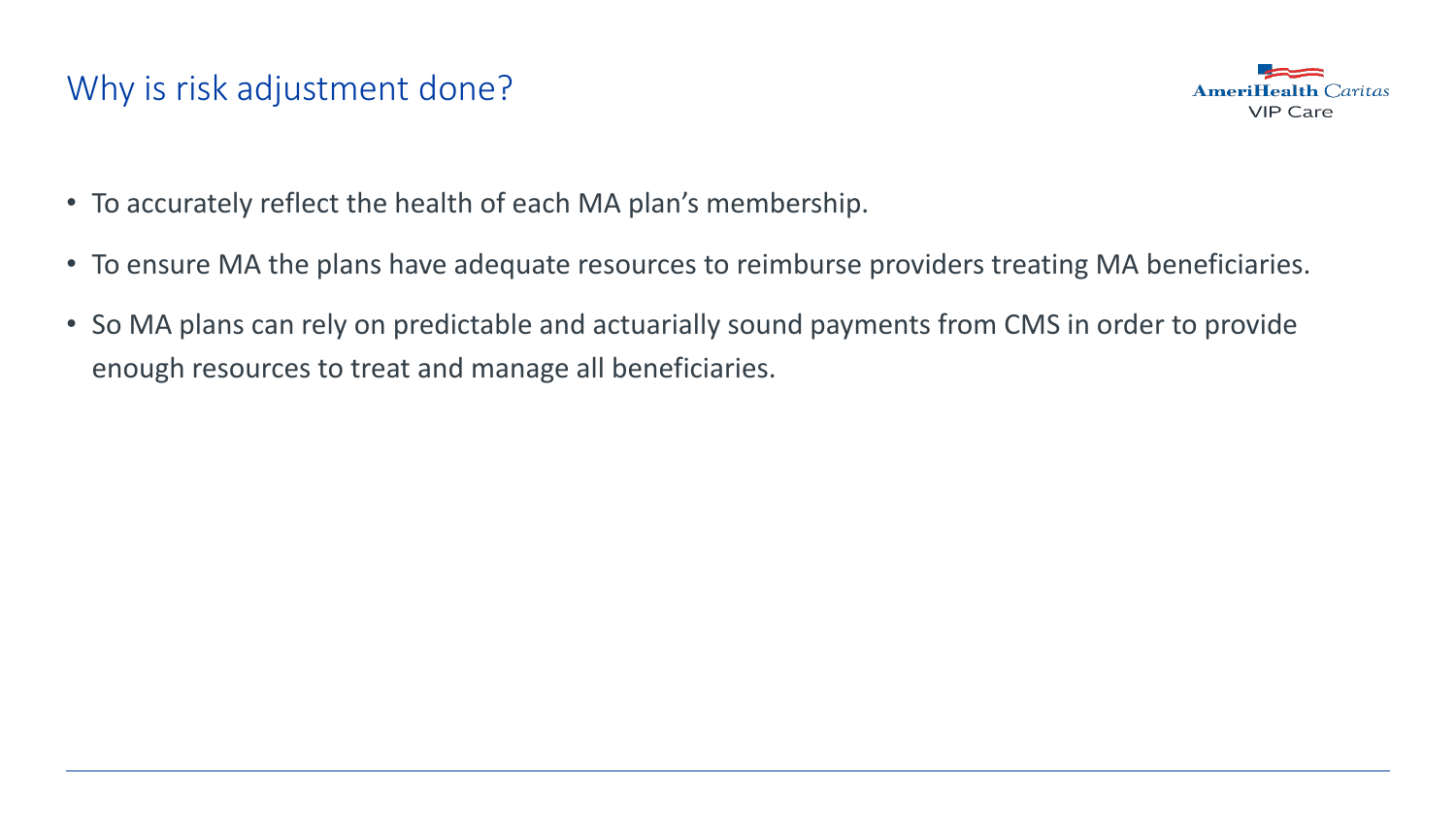# What methodology is used for risk adjustment?



- CMS uses a disease model to determine a risk "score" for each member. The model takes individual diagnosis codes and combines them into broader diagnosis groups, which are then refined into **Hierarchical Condition Categories (HCCs)**. HCCs, together with demographic factors such as age and gender, are used to predict beneficiaries' total care costs.
- This system is prospective, which means it uses a beneficiary's diagnoses from one year to calculate a risk adjustment factor used to establish a payment for the following year.
- Each January starts a "clean slate" for HCCs. A non-resolving chronic condition diagnosis (such as diabetes) must be reported on a claim denoting a face to face visit with an acceptable type of provider, in an acceptable setting, at least once during the calendar year. If it is not reported this is called "falling off".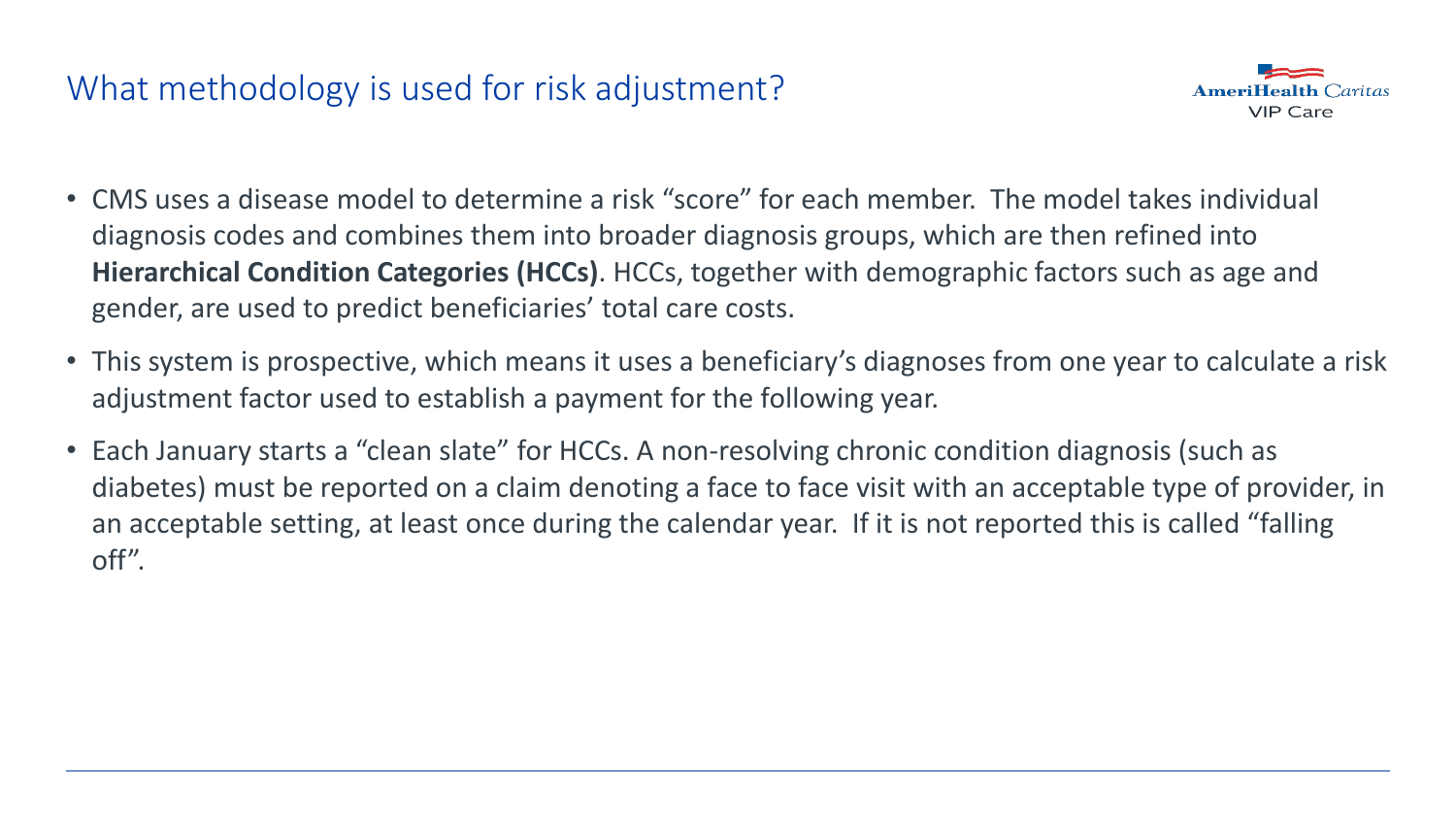# Understanding Hierarchical Condition Categories (HCCs)



- Implemented by CMS in 2003.
- Measures the disease burden that includes 79 HCC categories, which are groups of clinically related diagnosis (ICD-10) codes with similar cost implications.
- The HCC model is made up of 10,000+ ICD-10 codes that typically represent costly, **chronic** diseases such as:
	- $\checkmark$  Diabetes
	- $\checkmark$  Chronic kidney disease
	- $\checkmark$  Congestive heart failure
- $\checkmark$  Chronic obstructive pulmonary disease
- $\checkmark$  Malignant neoplasms
- $\checkmark$  Some acute conditions (MI, CVA, hip fracture)
- ICD 10 to HCC Crosswalk resource: <https://www.nber.org/data/icd-hcc-crosswalk-icd-rxhcc-crosswalk.html>

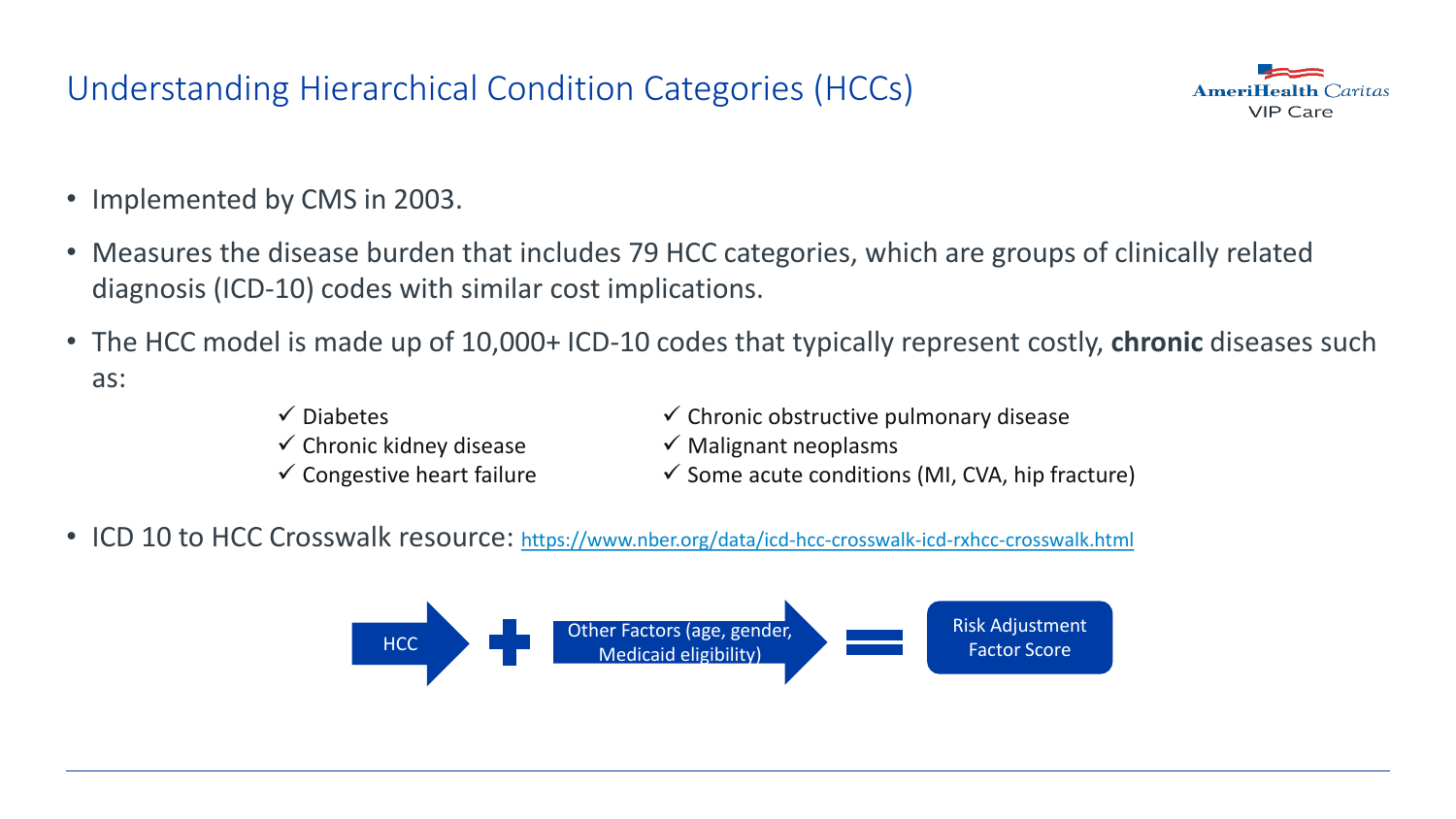# Percent of Co-Morbidities

**AmeriHealth Caritas VIP Care** 



\*Example: Heart failure – Only = 1%, 1 to 2 = 9%, 3 to 4 = 26%, 5+ = 64%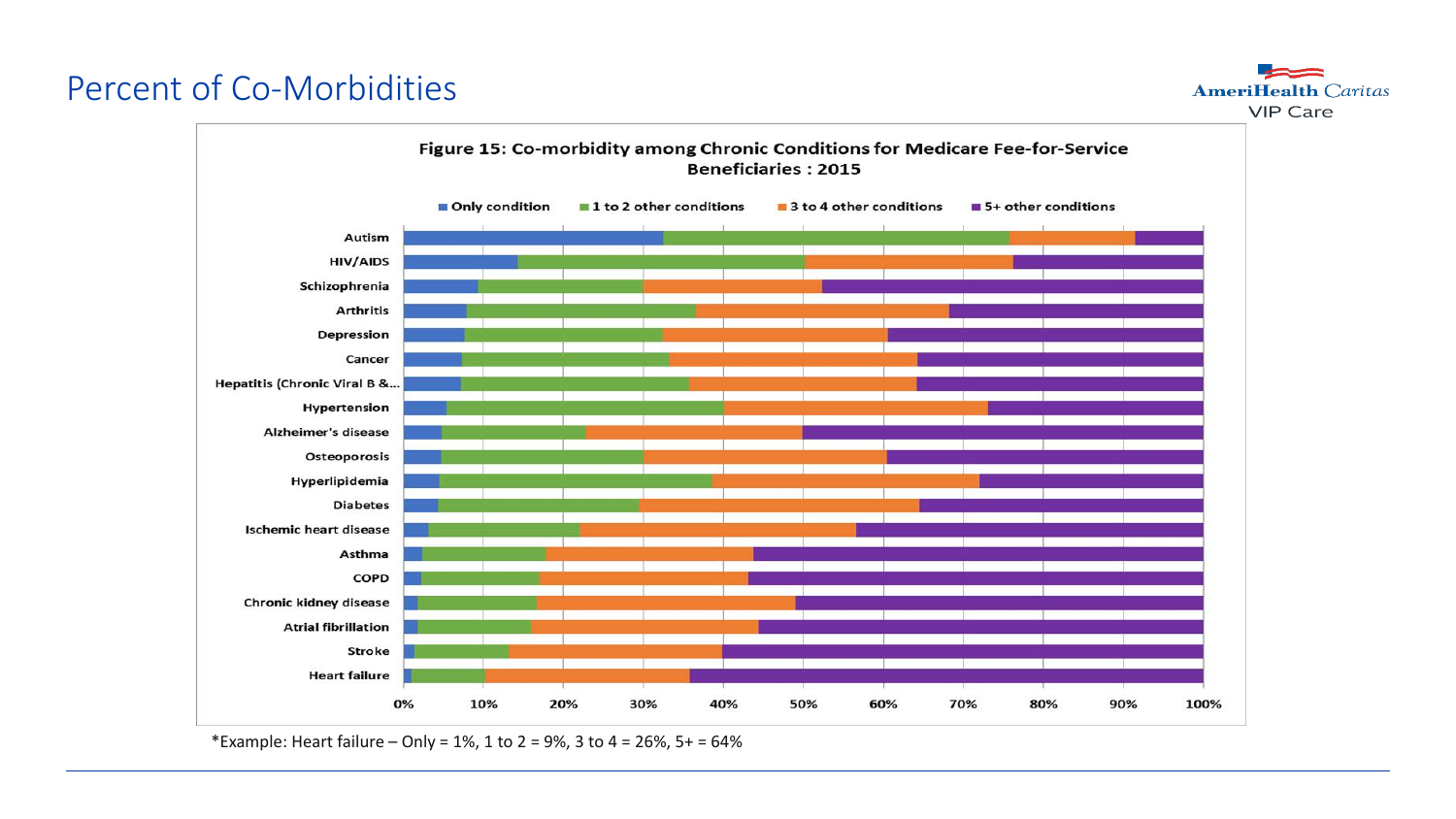

Risk adjustment is much more than a regulatory requirement. It actually improves quality of care in several ways. Accurate identification of patient health status allows us to:

- Understand patient needs, so new programs and interventions can be developed.
- Identify high-risk patients for disease and intervention management programs.
- Ensure that chronically ill beneficiaries receive the most clinically appropriate care.
- Integrate clinical efforts with clinics and provide more robust data.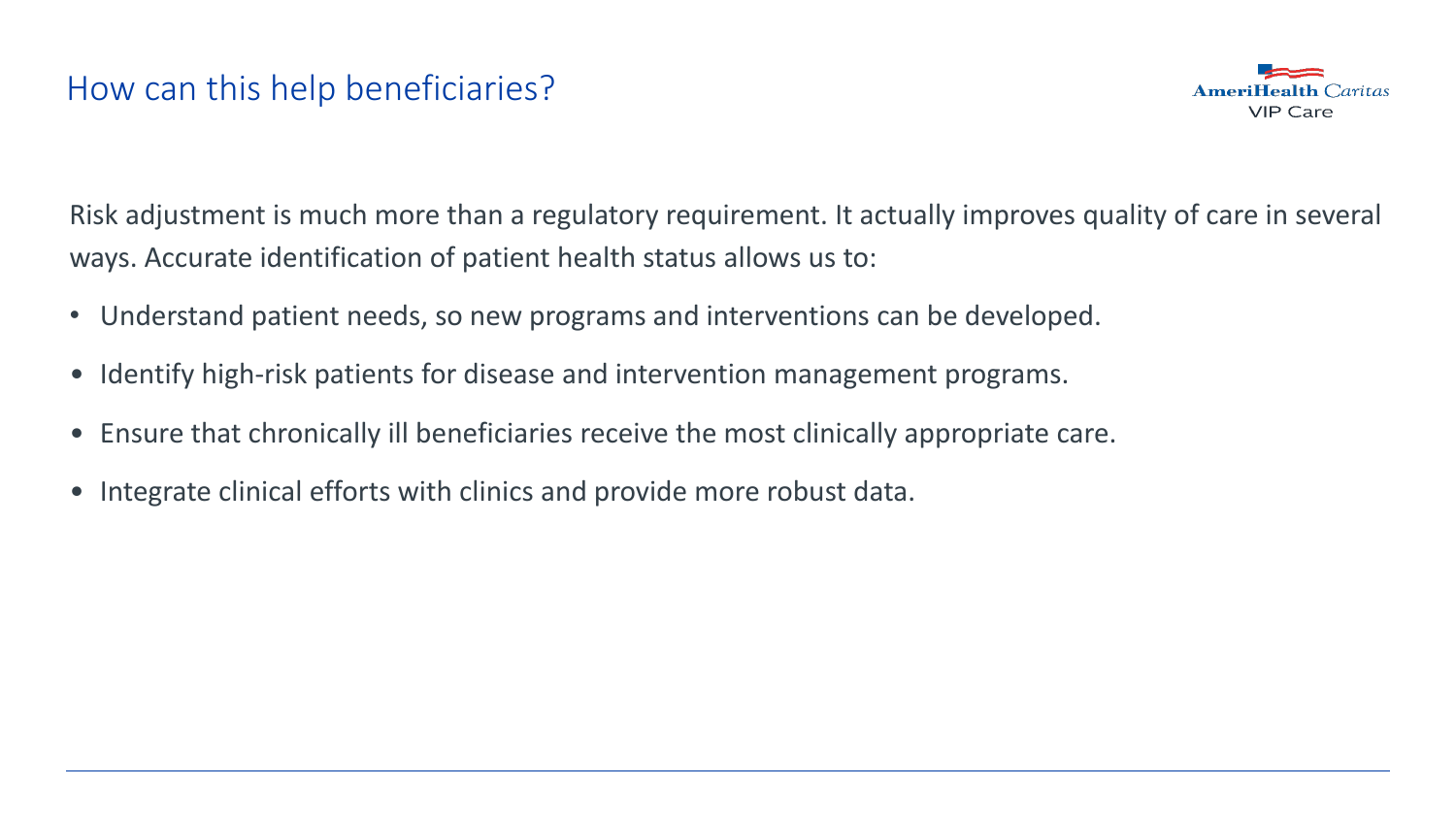

To comply with CMS regulations, provide the best and most efficient service to your patients, and receive appropriate reimbursements, here are some steps you can take:

- **Master HCC coding**  Providers should become familiar with the principals of risk adjustment and the impact it has on the health care system.
- **Understand your patient population**  If you serve Medicare patients, it's more than likely many of them have been diagnosed with diabetes, vascular disease, or one or more of the other most common HCC diagnoses. Take a look at your patients and determine who belongs in what diagnosis category.
- **Capture comorbidities**  Because risk adjustment is dependent on diagnosis coding, it is very important that all chronic, acute, and status conditions are documented during each face to face encounter.
- **Focus on accuracy**  All diagnosis codes should be coded to the highest specificity and all encounters should be submitted to the health plan.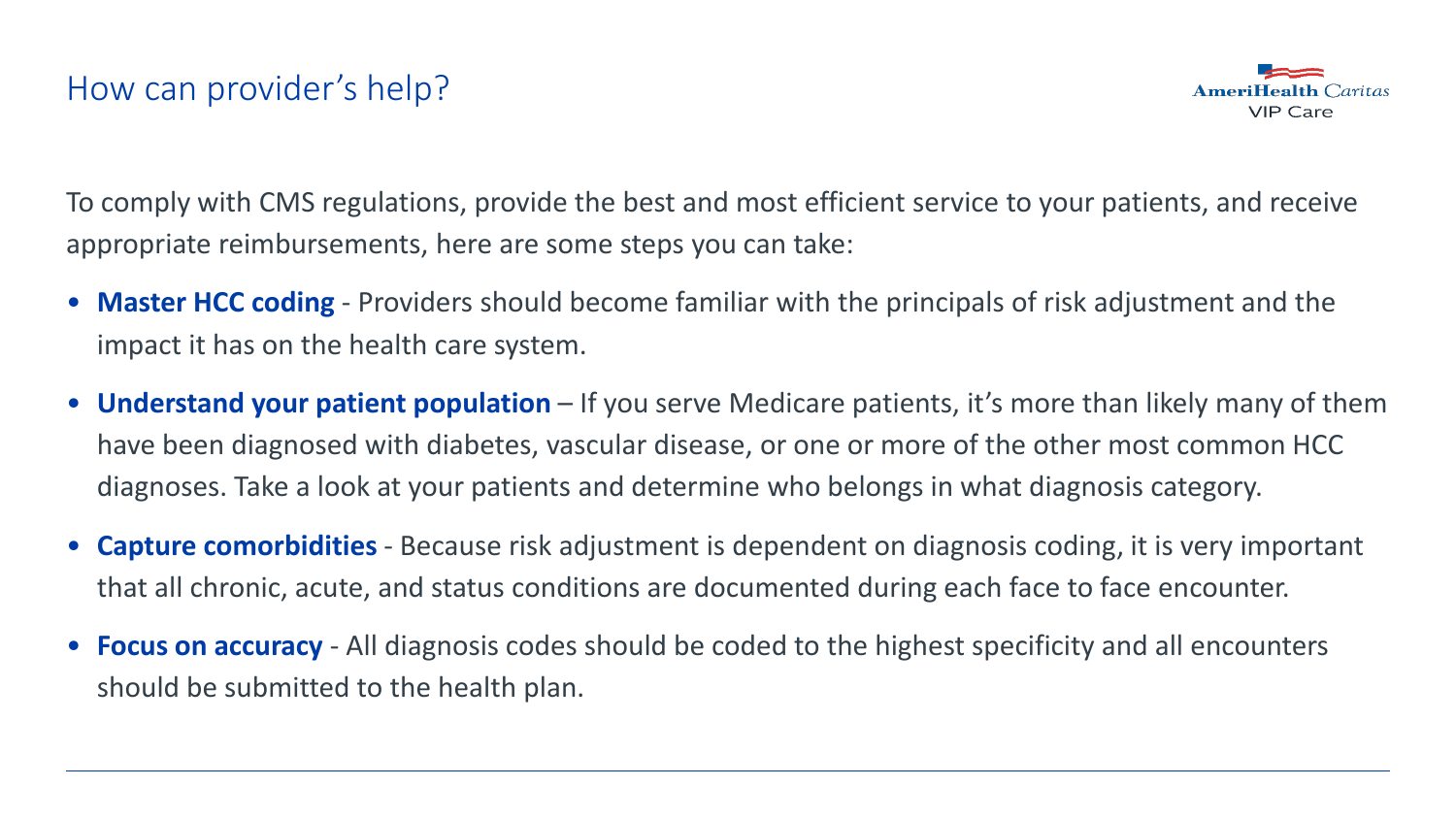# How can provider's help (cont.)?



#### • **Medical Records** -

- $\checkmark$  Document clearly and concisely how the conditions coded were assessed, monitored, or treated, or how they affected the patient's care or your medical decision-making during the visit.
- $\checkmark$  Make sure all medical record entries have a valid signature with credentials (e.g., "M.D.,") and dates for each encounter per CMS guidelines.
- $\checkmark$  Become familiar with standard coding principals for your specialty and make sure that all reported diagnosis codes are clearly supported in the medical record to protect from audits and potential fraud.
- **Report every year** The CMS risk adjustment model is built on reviewing a previous year's health status to predict the following year's health expenses. That means physicians and practices must report their information every year. Get in the habit of using HCC codes and submitting accurate information in a timely fashion.

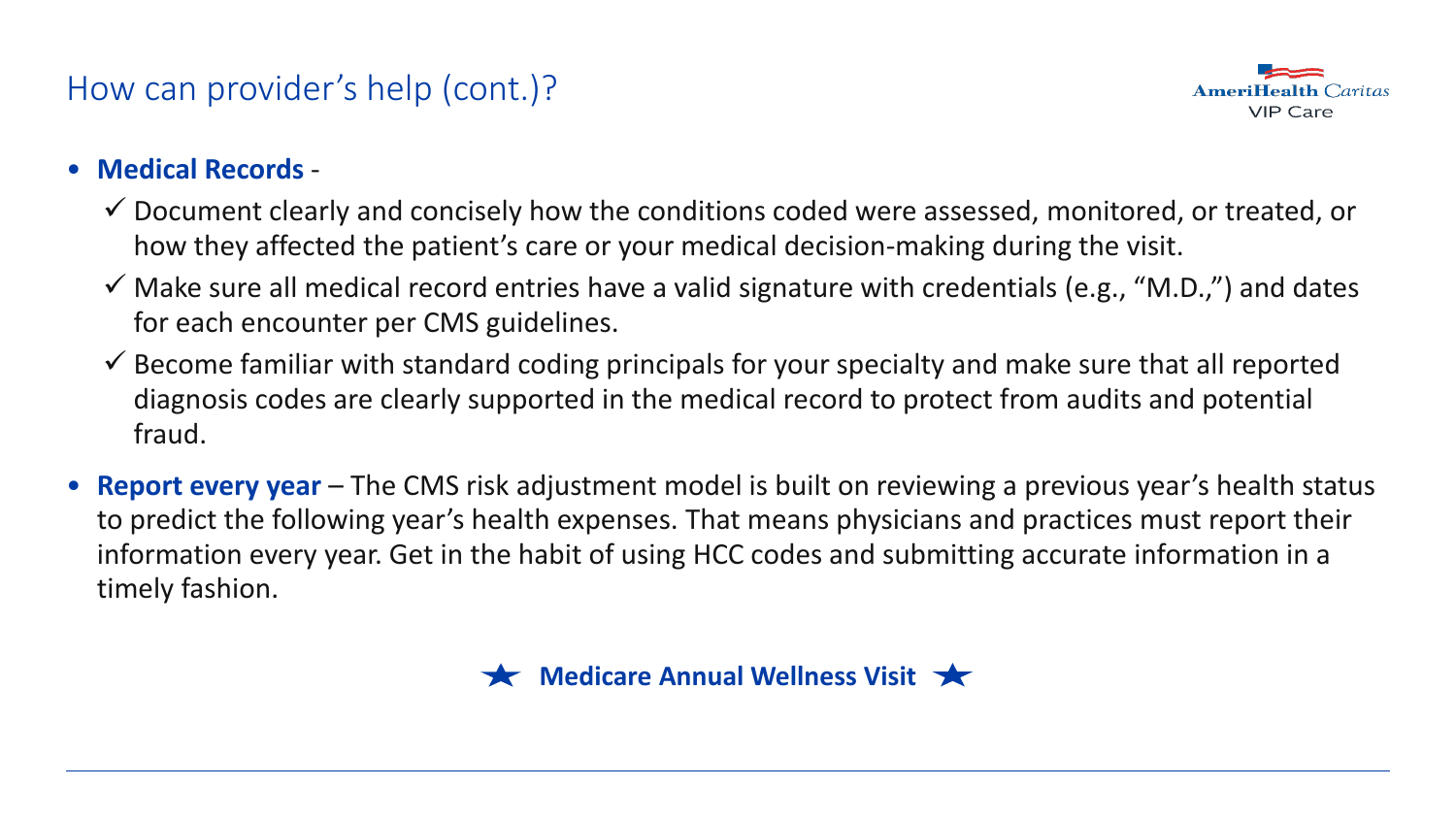#### Risk Adjustment Data Validation (RADV) Audits



RADV audits ensure that health plans are not overstating how sick patients are in order to receive a higher risk-adjusted payment. The audits check to see if HCC codes submitted by MA plans are supported by the member's medical record.

- RADV audits *validate the accuracy of diagnoses* submitted by MA plans.
- Medicare and Medicaid require annual RADV audits.
- If you treated a member whose name appears in a RADV audit, you provide the requested medical records to the MA plan.
- **Success = accurate chart notes to support every chronic condition reported.**
- **Average error rate nationally is 20–30%.**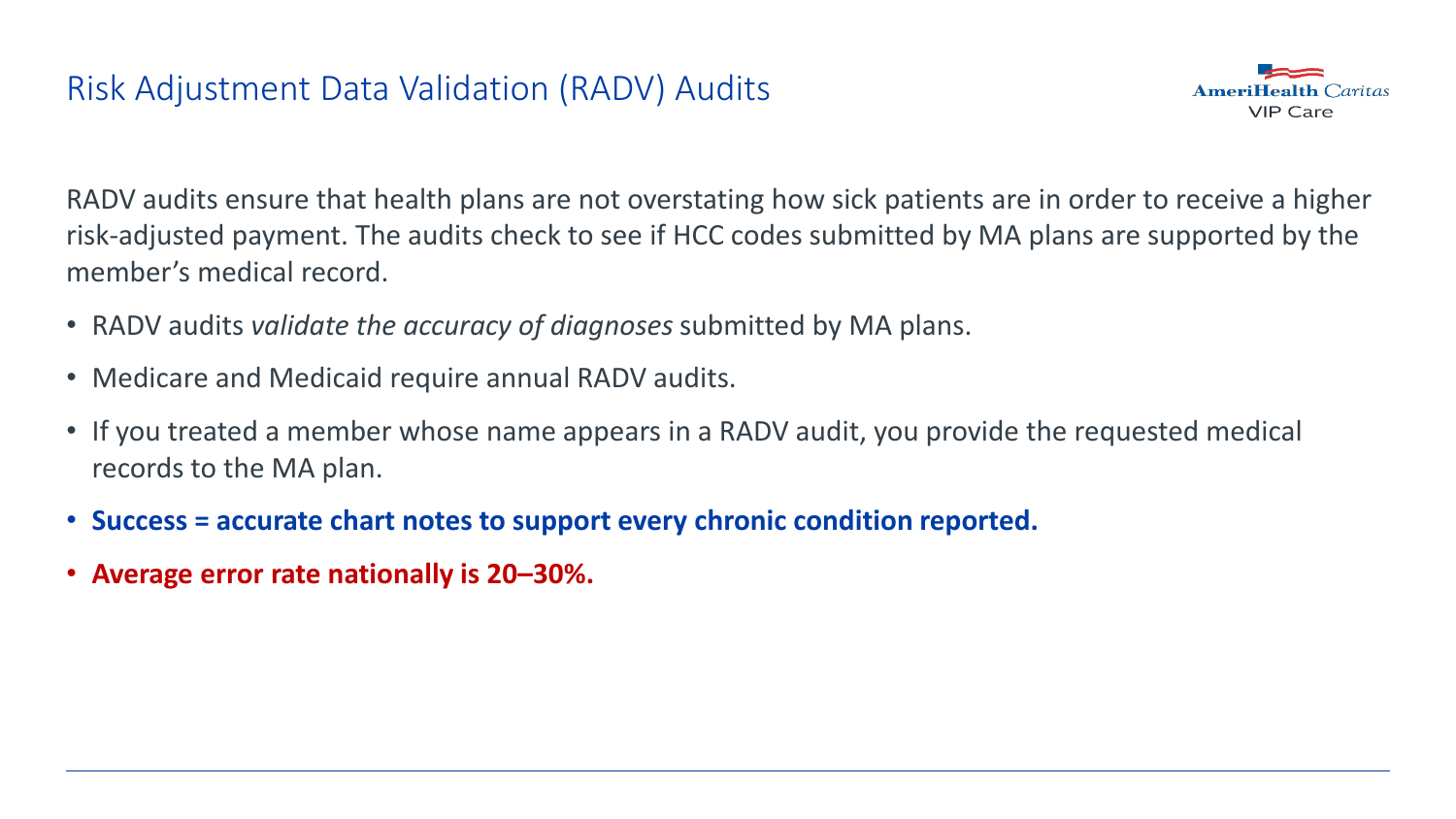#### Medicare Advantage Plans are Here to Stay



- 21.5 million Medicare beneficiaries are in a MA plan nationwide (34%)
- This number will increase over time partly because MA plans:
	- $\triangleright$  Focus on preventive care and early intervention and are incentivized to provide high-value care to keep beneficiaries healthy and minimize disease progression.
	- $\triangleright$  Develop innovative models, such as care and disease management programs.
	- $\triangleright$  Address chronic diseases by encouraging providers to identify, manage, and treat chronic illness in innovative costeffective ways, producing high-quality outcomes.
	- $\triangleright$  Experience a more clinically appropriate use of health care services than beneficiaries in Fee-for-Service (FFS) Medicare. For example, MA beneficiaries:
		- $\checkmark$  Experience lower incidence of emergency services, hospital admissions and readmissions, and receive fewer hip and knee replacements.
		- $\checkmark$  Are 20% more likely to have an annual preventive care visit, have improved PCP services and higher rates of screening and outcome metrics for chronic diseases.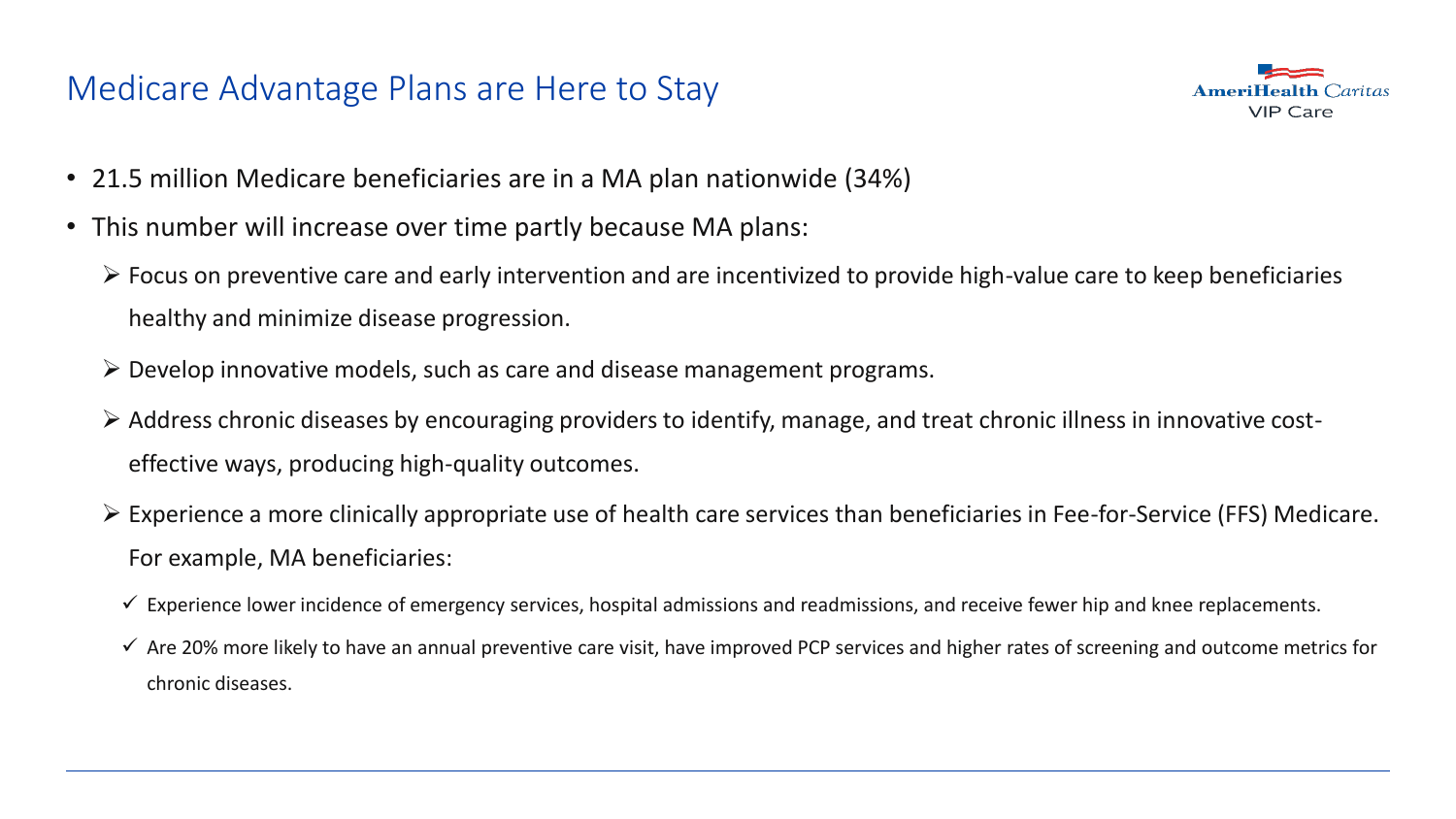# Why Risk Adjustment is Here to Stay



- MA plans are here to stay.
- Healthcare industry is moving from a fee-for-service to a pay-per-performance system Value-based contracting.
- Is also being used under ACA and Medicaid so it affects more than just Medicare patients.
- Documentation and coding will increasingly drive reimbursement, quality measures, and medical home models.